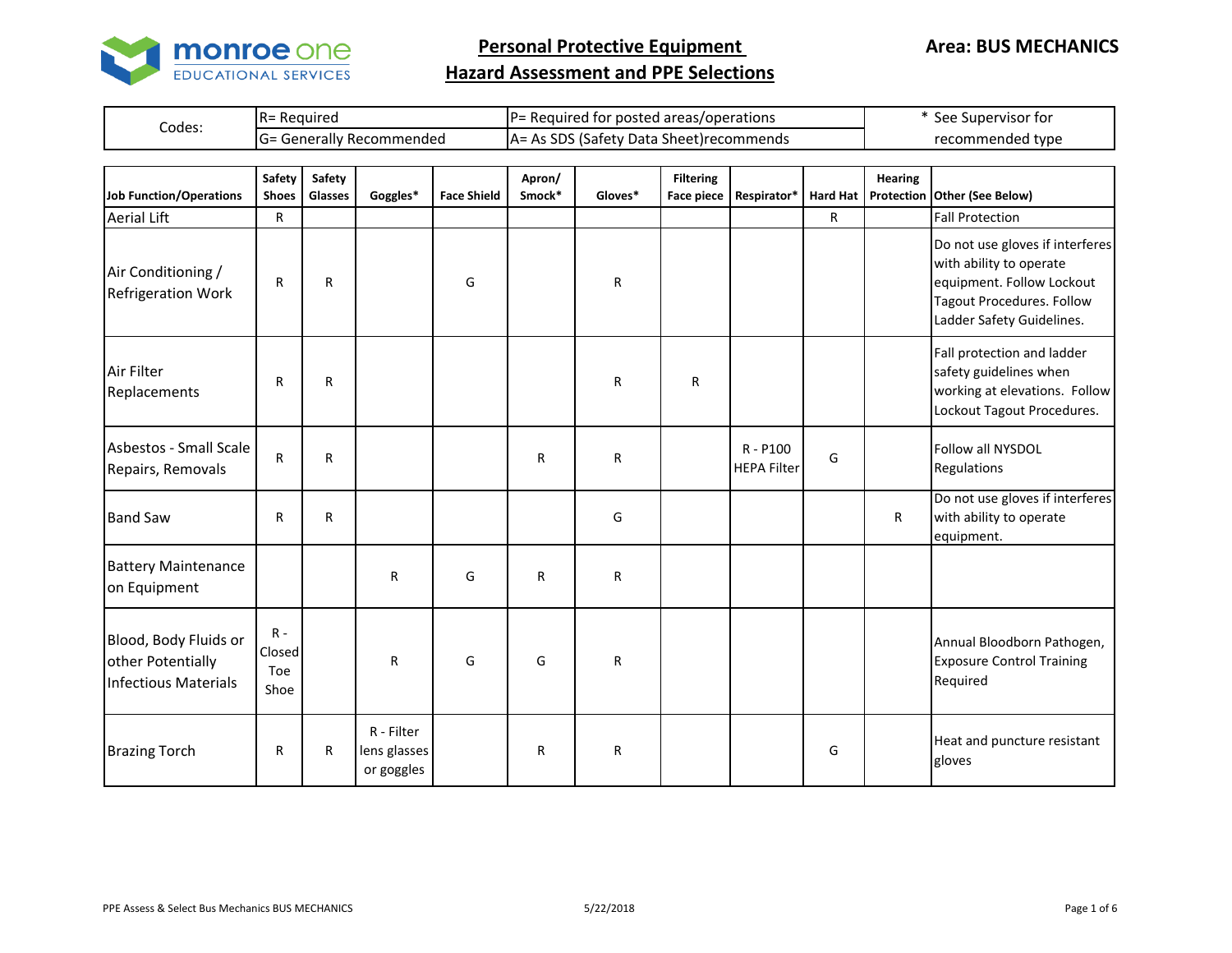

|        | R= Required             | IP= Required for posted areas/operations  | See Supervisor for |
|--------|-------------------------|-------------------------------------------|--------------------|
| Codes: | : Generally Recommended | IA= As SDS (Safety Data Sheet) recommends | recommended type   |

| <b>Job Function/Operations</b>                                                                                                                                          | <b>Safety</b><br><b>Shoes</b> | Safety<br>Glasses | Goggles* | <b>Face Shield</b> | Apron/<br>Smock* | Gloves* | <b>Filtering</b><br><b>Face piece</b> | Respirator*                                                                          | <b>Hard Hat</b> | <b>Hearing</b> | Protection Other (See Below)                                                       |
|-------------------------------------------------------------------------------------------------------------------------------------------------------------------------|-------------------------------|-------------------|----------|--------------------|------------------|---------|---------------------------------------|--------------------------------------------------------------------------------------|-----------------|----------------|------------------------------------------------------------------------------------|
| <b>Carpentry Work</b>                                                                                                                                                   | R                             | R                 | G        |                    |                  | G       | G                                     |                                                                                      | G               | $\mathsf{R}$   | Do not use gloves if interferes<br>with ability to operate<br>equipment.           |
| Ceiling Tile Removal,<br>Replacement,<br>Installation                                                                                                                   | R                             | R                 |          |                    |                  |         | G                                     |                                                                                      | G               |                | Fall protection when working<br>at elevations. Follow Ladder<br>Safety Guidelines. |
| <b>Cement Work</b>                                                                                                                                                      | R                             | R                 |          |                    |                  | R       | $\mathsf{R}$                          | $R - N - 95$<br>minimum<br>effiecency<br>filtering<br>face piece<br>or half<br>mask. | G               |                | OSHA silica regulations                                                            |
| <b>Chemical Mixing and</b><br>Use $-$ including<br>Gasoline, Diesel Fuel,<br>Motor Oil, Lubricants,<br>Solvents, Paints,<br>Adhesives, and<br><b>Cleaning Chemicals</b> | R                             |                   | R        | Α                  | Α                | Α       |                                       | А                                                                                    |                 |                | SDS check required for<br>specific glove and respirator<br>cartridge requirements. |
| Climbing, Ladder Use                                                                                                                                                    | $\mathsf R$                   |                   |          |                    |                  |         |                                       |                                                                                      |                 |                | Follow Fall Protection and<br>Ladder Safety Guidelines                             |
| Construction<br><b>Activities</b>                                                                                                                                       | R                             | R                 |          |                    |                  | G       |                                       |                                                                                      | R               | $\mathsf{R}$   | Do not use gloves if interferes<br>with ability to operate<br>equipment.           |
| <b>Drain Cleaning</b>                                                                                                                                                   |                               |                   | R        | $\mathsf{R}$       |                  | R       |                                       |                                                                                      |                 |                | Annual Bloodborn Pathogen,<br><b>Exposure Control Training</b><br>Required         |
| Drywall Installation,<br>Repair                                                                                                                                         | $\mathsf R$                   | R                 |          |                    |                  |         | R                                     |                                                                                      | G               | G              | <b>Follow Ladder Safety</b><br>Guidelines                                          |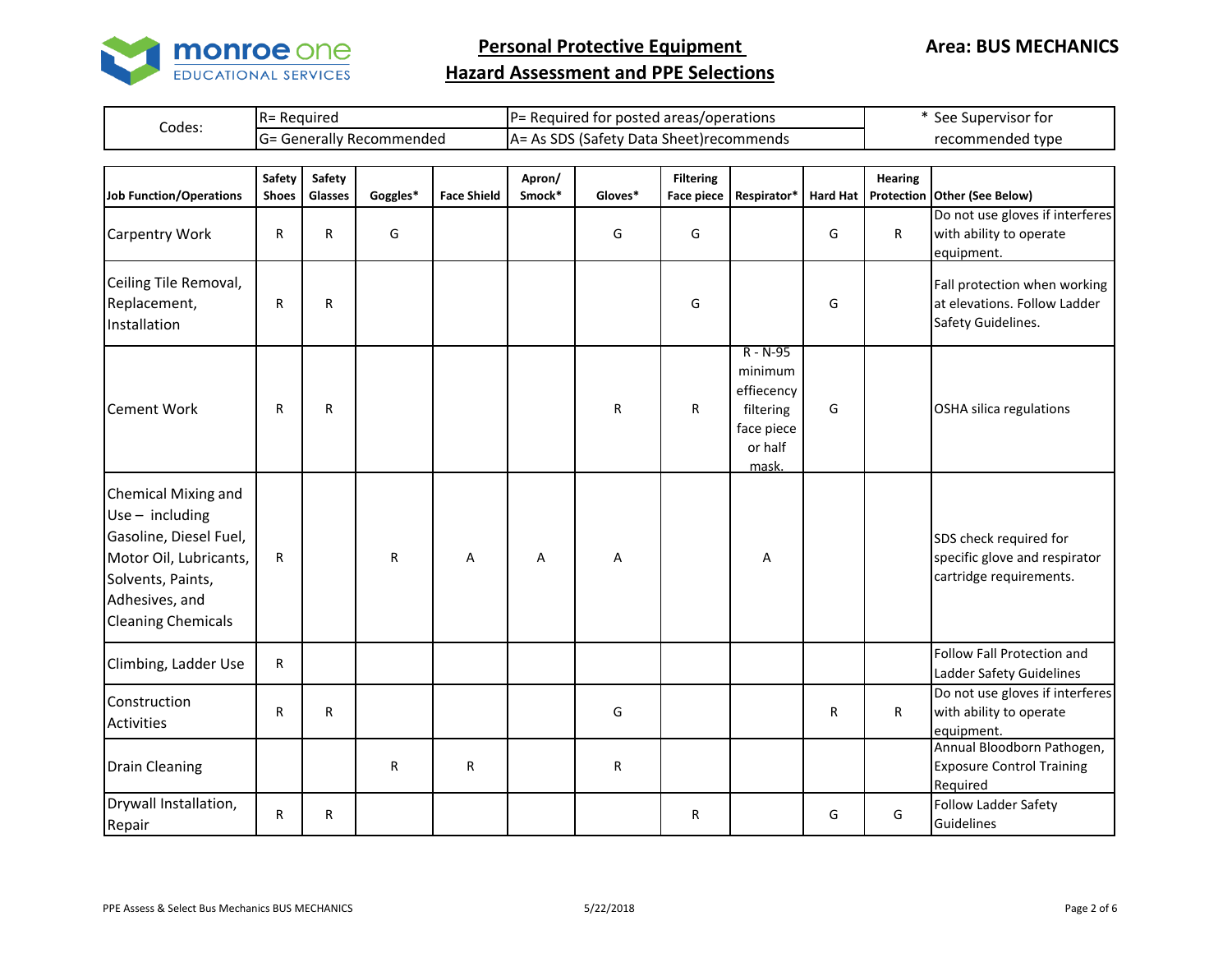

|        | R= Required             | IP= Required for posted areas/operations  | See Supervisor for |
|--------|-------------------------|-------------------------------------------|--------------------|
| Codes: | : Generally Recommended | IA= As SDS (Safety Data Sheet) recommends | recommended type   |

| Job Function/Operations                                | Safety<br><b>Shoes</b> | Safety<br>Glasses | Goggles* | <b>Face Shield</b> | Apron/<br>Smock*                      | Gloves*                            | <b>Filtering</b><br><b>Face piece</b> | Respirator* | <b>Hard Hat</b> | Hearing      | Protection Other (See Below)                                                                                                                      |
|--------------------------------------------------------|------------------------|-------------------|----------|--------------------|---------------------------------------|------------------------------------|---------------------------------------|-------------|-----------------|--------------|---------------------------------------------------------------------------------------------------------------------------------------------------|
| Duct Work                                              | R                      | $\mathsf{R}$      |          |                    |                                       | R                                  |                                       |             | R               | $\mathsf{R}$ | Fall protection when working<br>at elevations. Follow Ladder<br>Safety Guidelines.                                                                |
| <b>Electrical Conduit</b><br>Installations             | R                      | $\mathsf{R}$      |          |                    |                                       | G                                  |                                       |             |                 |              | Do not use gloves if interferes<br>with ability to operate<br>equipment. Follow Lockout<br>Tagout Procedures. Follow<br>Ladder Safety Guidelines. |
| <b>Electrical Low Voltage</b><br><b>Equipment Work</b> | R                      | R                 |          |                    | Non-<br>synthetic<br>Work<br>Clothing | $R -$<br>Electrically<br>Insulated |                                       |             | R               | G            | Fall protection when working<br>at elevations. Follow Ladder<br>Safety Guidelines. Follow<br>Lockout Tagout Procedures.                           |
| Fork Lift Operation                                    | R                      |                   |          |                    |                                       |                                    |                                       |             | R               | G            | Fork Lift Training "License"<br>Required                                                                                                          |
| <b>Hand Tools</b>                                      | R                      | $\mathsf{R}$      |          |                    |                                       | G                                  |                                       |             |                 |              | Do not use gloves if interferes<br>with ability to operate<br>equipment.                                                                          |
| <b>HVAC Work</b>                                       | R                      | R                 |          |                    |                                       | R                                  |                                       |             | R               | $\mathsf{R}$ | Fall Protection, Follow Ladder<br><b>Safety Guidelines</b>                                                                                        |
| Lifting/carrying                                       | R                      |                   |          |                    |                                       | R.                                 |                                       |             |                 |              |                                                                                                                                                   |
| Light Bulb or Ballast<br>Replacement                   | R                      | $\mathsf{R}$      |          |                    |                                       | G                                  |                                       |             |                 |              | <b>Follow Lockout Tagout</b><br>Procedures and Ladder Safety<br>Guidelines                                                                        |
| Locksmith Work                                         |                        | R                 |          | G                  |                                       | G                                  |                                       |             |                 |              | Do not use gloves if interferes<br>with ability to operate<br>equipment.                                                                          |
| Metal Grinding or<br>Chipping                          | R                      | R                 |          | R                  | G                                     | R                                  |                                       |             |                 | $\mathsf{R}$ | Heat and puncture resistant<br>gloves                                                                                                             |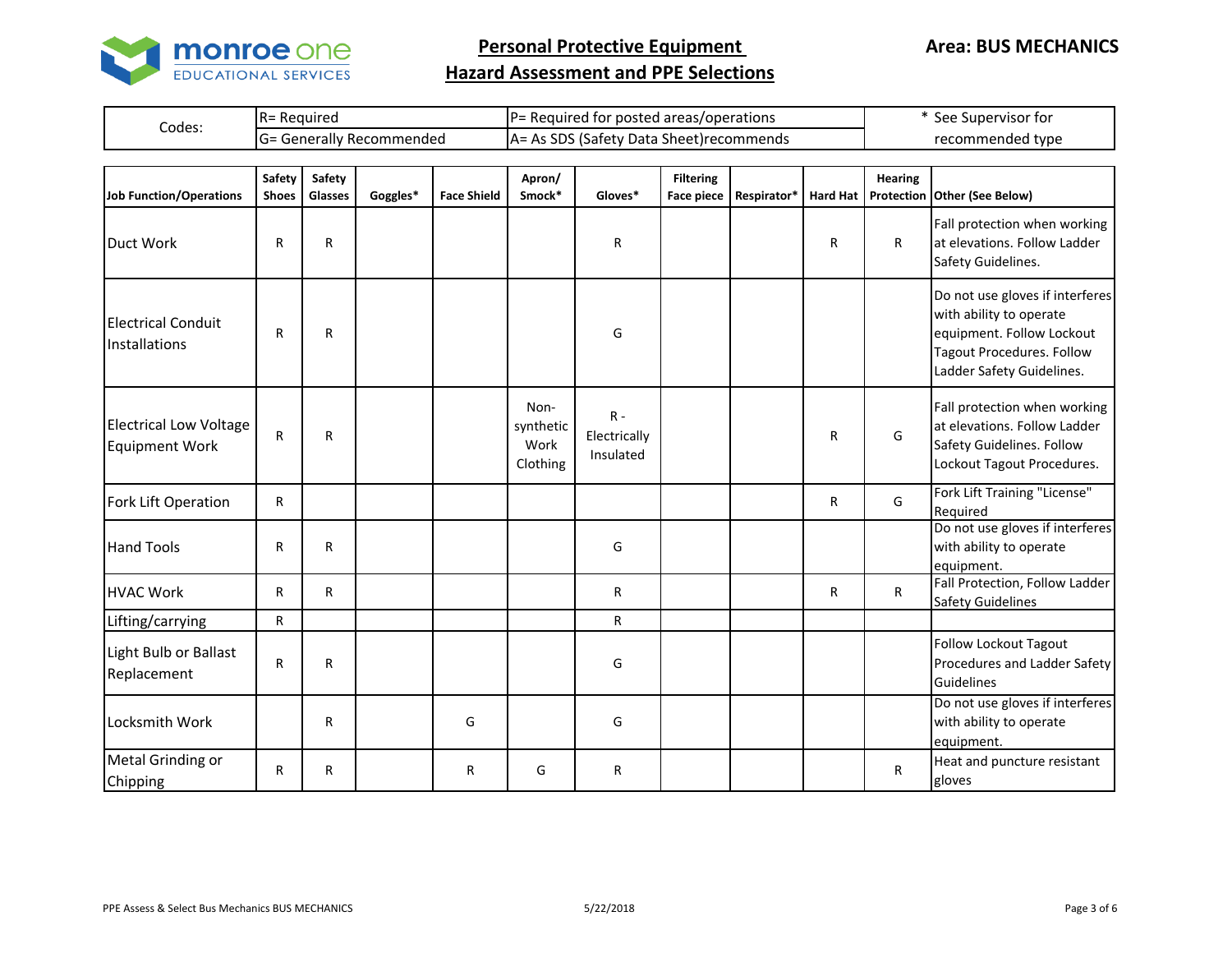

|        | R= Required             | IP= Required for posted areas/operations                                                   | See Supervisor for |
|--------|-------------------------|--------------------------------------------------------------------------------------------|--------------------|
| Codes: | : Generally Recommended | ി <sup>റ</sup> െ (Safety പം<br>∕ Data <sup>c</sup><br>$A=$<br>. Ac 1<br>. Sheet)recommends | recommended type   |

| <b>Job Function/Operations</b>               | Safety<br><b>Shoes</b> | Safety<br><b>Glasses</b> | Goggles*     | <b>Face Shield</b> | Apron/<br>Smock* | Gloves* | <b>Filtering</b><br><b>Face piece</b> | Respirator*                                 | <b>Hard Hat</b> | <b>Hearing</b> | Protection Other (See Below)                                                   |
|----------------------------------------------|------------------------|--------------------------|--------------|--------------------|------------------|---------|---------------------------------------|---------------------------------------------|-----------------|----------------|--------------------------------------------------------------------------------|
| <b>Moving Equipment</b>                      | R                      |                          |              |                    |                  | R       |                                       |                                             |                 |                |                                                                                |
| Painting                                     |                        |                          |              |                    |                  | R       |                                       | A - See SDS<br>for<br>required<br>cartridge |                 |                | <b>Follow Ladder Safety</b><br><b>Guidelines</b>                               |
| Pallet Jack (Hand Cart)                      | R                      |                          |              |                    |                  | G       |                                       |                                             |                 |                |                                                                                |
| Pigeon or other Bird<br><b>Waste Cleanup</b> |                        | $\mathsf{R}$             |              |                    | R                | R       |                                       | <b>HEPA</b><br>Cartridge                    |                 |                | Be aware of Histoplasmosis<br>risk.                                            |
| Pipe Thread Machine                          | R                      | $\mathsf{R}$             |              |                    |                  | R       |                                       |                                             |                 |                |                                                                                |
| Plumbing Work                                | R                      | ${\sf R}$                |              | G                  | G                | R       |                                       |                                             |                 |                |                                                                                |
| <b>Pneumatic Tools</b>                       | $\mathsf{R}$           | $\mathsf{R}$             | G            | G                  |                  | R.      |                                       |                                             |                 | $\mathsf{R}$   |                                                                                |
| <b>Power Hand Tools</b>                      | R                      | R                        |              |                    |                  | G       | R                                     |                                             |                 | R              | Do not use gloves if interferes<br>with ability to operate<br>equipment.       |
| Powered shafts/belts                         | R                      | $\mathsf{R}$             |              |                    |                  | G       |                                       |                                             |                 |                | <b>Follow Lockout Tagout</b><br>Procedures                                     |
| Roofing                                      | R                      | R                        |              |                    |                  | R       |                                       |                                             |                 |                | Fall Protection, Ladder Safety<br>Guidelines, Weather<br>Appropriate Clothing. |
| Saw Dust Removal                             |                        |                          | $\mathsf{R}$ |                    |                  | R       | R                                     |                                             |                 |                |                                                                                |
| <b>Shipping Band</b><br>Removal              | R                      | $\mathsf{R}$             |              |                    |                  | R       |                                       |                                             |                 |                |                                                                                |
| Shovels, rakes, forks<br>use                 | R                      |                          |              |                    |                  | R       |                                       |                                             |                 |                | Long pants - due to insects<br>and plant toxins. Sunscreen.                    |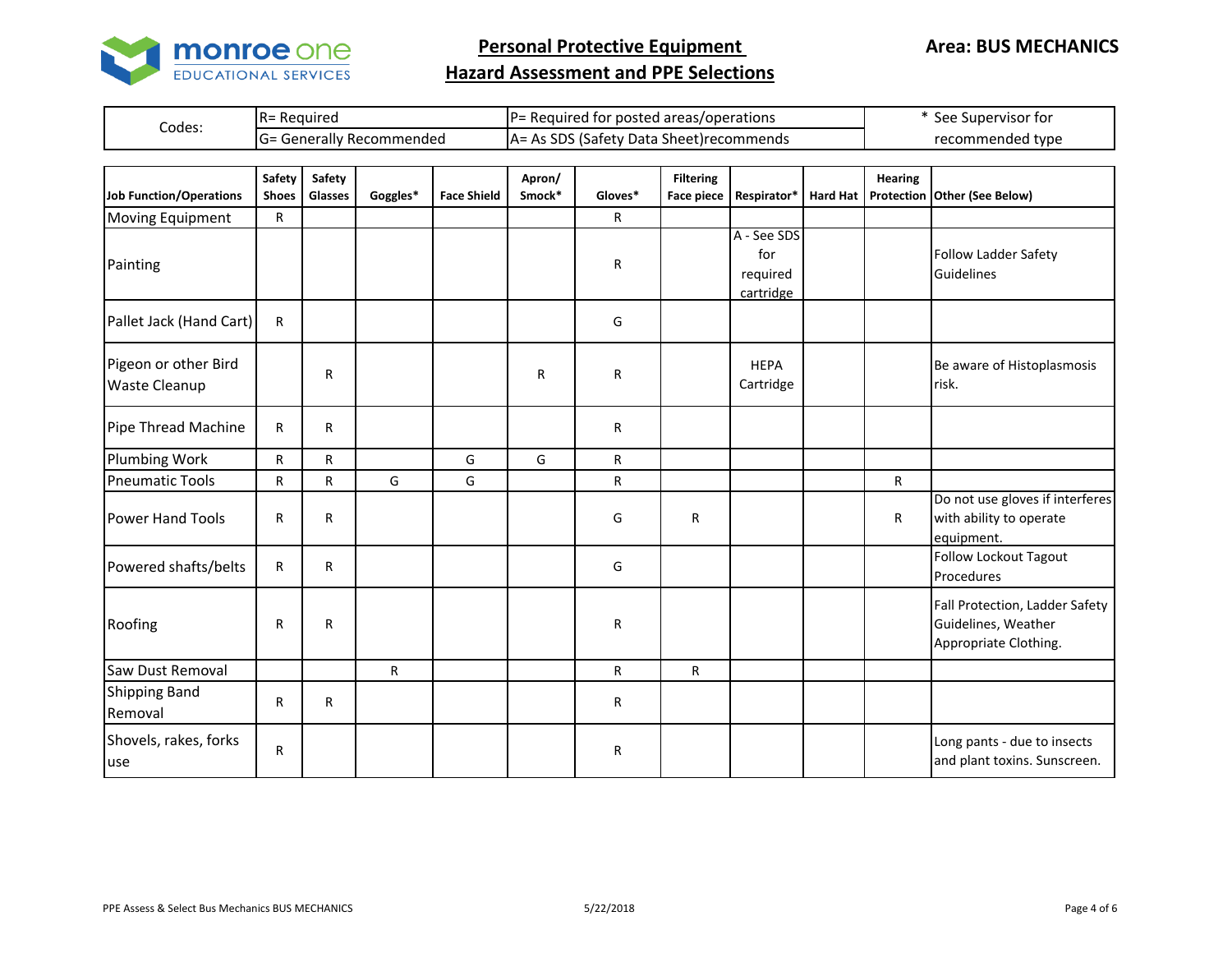

|        | Reguirec              | IP=                                                | see              |
|--------|-----------------------|----------------------------------------------------|------------------|
|        | 1 N –                 | : Required for posted areas/operations             | . Supervisor for |
| Codes: | Generally Recommended | s SDS (Safety Data Sheet) recommends<br>IA=<br>AS. | recommended type |

| <b>Job Function/Operations</b>                                                                                  | Safety<br><b>Shoes</b> | Safety<br>Glasses | Goggles*                                   | <b>Face Shield</b> | Apron/<br>Smock*                                                  | Gloves*                               | <b>Filtering</b><br><b>Face piece</b> | Respirator* | <b>Hard Hat</b>                              | <b>Hearing</b> | Protection Other (See Below)                                                                                |
|-----------------------------------------------------------------------------------------------------------------|------------------------|-------------------|--------------------------------------------|--------------------|-------------------------------------------------------------------|---------------------------------------|---------------------------------------|-------------|----------------------------------------------|----------------|-------------------------------------------------------------------------------------------------------------|
| <b>Snow Removal</b>                                                                                             | R                      |                   |                                            |                    |                                                                   | R                                     |                                       |             |                                              | R              | <b>Weather Appropriate</b><br>Clothing, Seat Belt Use<br>Required in District Vehicles                      |
| <b>Soldering Torch</b>                                                                                          | R                      | R                 | R - Filtered<br>lens glasses<br>or goggles |                    | R                                                                 | R                                     |                                       |             | G                                            |                | Heat and puncture resistant<br>gloves                                                                       |
| <b>Table Saw</b>                                                                                                | R                      | R                 |                                            |                    |                                                                   | G                                     | G                                     |             |                                              | ${\sf R}$      | Do not use gloves if interferes<br>with ability to operate<br>equipment. Do not remove<br>equipment guards. |
| <b>Toilet Maintenance</b>                                                                                       |                        | R                 | G                                          | G                  |                                                                   | R                                     |                                       |             |                                              |                | Annual Bloodborn Pathogen,<br><b>Exposure Control Training</b><br>Required                                  |
| Trash Removal,<br><b>Change Liners</b>                                                                          | R                      | $\mathsf{R}$      |                                            |                    |                                                                   | R                                     |                                       |             |                                              |                | Annual Bloodborn Pathogen,<br><b>Exposure Control Training</b><br>Required                                  |
| Truck Loading /<br>Unloading                                                                                    | R                      |                   |                                            |                    |                                                                   | R                                     |                                       |             |                                              |                |                                                                                                             |
| Vehicle, Heavy<br><b>Equipment Mechanic</b><br>Work                                                             | R                      | $\mathsf{R}$      |                                            |                    |                                                                   | G                                     |                                       |             |                                              | $\mathsf{R}$   | Do not use gloves if interferes<br>with ability to operate<br>equipment.                                    |
| <b>Welding or Metal</b><br>Cutting using Arc<br>including MIG, TIG,<br>stick and plasma, or<br>Oxygen-Acetylene | R                      | R                 | R - Welding<br>Helmet /<br>Goggles         |                    | R-non<br>synthetic<br>with full<br>arm and<br>chest<br>protection | R - Heat and<br>puncture<br>resistant |                                       |             | $G -$<br>unless<br>full<br>welding<br>helmet |                | Those with implanted cardiac<br>devices may not be within 6'<br>of the power and 3' of the<br>weld point.   |